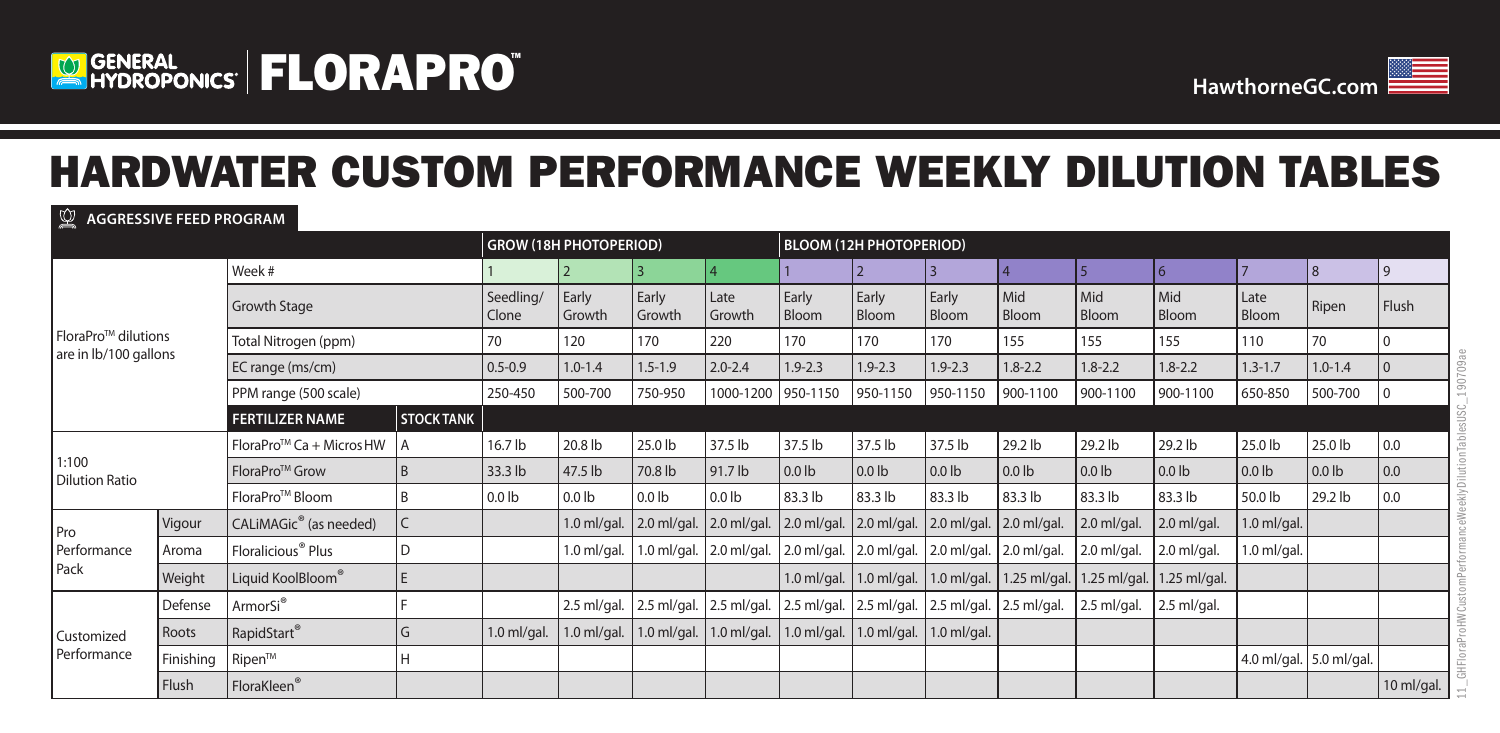



# HARDWATER CUSTOM PERFORMANCE WEEKLY DILUTION TABLES

### **MEDIUM FEED PROGRAM**

|                                  |           |                                      |                   |                    | <b>GROW (18H PHOTOPERIOD)</b> |                   |                   | <b>BLOOM (12H PHOTOPERIOD)</b> |                   |                                                    |                   |               |                |                |               |                  |  |
|----------------------------------|-----------|--------------------------------------|-------------------|--------------------|-------------------------------|-------------------|-------------------|--------------------------------|-------------------|----------------------------------------------------|-------------------|---------------|----------------|----------------|---------------|------------------|--|
|                                  |           | Week #                               |                   |                    |                               | 3                 |                   |                                |                   |                                                    |                   | 15            | 16             |                | 18            | 9                |  |
|                                  |           | <b>Growth Stage</b>                  |                   | Seedling/<br>Clone | Early<br>Growth               | Early<br>Growth   | Late<br>Growth    | Early<br>Bloom                 | Early<br>Bloom    | Early<br>Bloom                                     | Mid<br>Bloom      | Mid<br>Bloom  | l Mid<br>Bloom | Late<br>Bloom  | Ripen         | Flush            |  |
| FloraPro <sup>TM</sup> dilutions |           | Total Nitrogen (ppm)                 |                   | 60                 | 95                            | 140               | 180               | 140                            | 140               | 140                                                | 120               | 120           | 120            | 90             | 60            | $\overline{0}$   |  |
| are in lb/100 gallons            |           | EC range (ms/cm)                     |                   | $0.4 - 0.8$        | $0.8 - 1.1$                   | $1.2 - 1.6$       | $1.6 - 2.0$       | $1.4 - 1.9$                    | $1.4 - 1.9$       | $1.4 - 1.9$                                        | $1.4 - 1.7$       | $1.4 - 1.7$   | $1.4 - 1.7$    | $1.0 - 1.4$    | $0.7 - 1.1$   | $\overline{0}$   |  |
|                                  |           | PPM range (500 scale)                |                   | 200-400            | 400-550                       | 600-800           | 800-1000          | 700-950                        | 700-950           | 700-950                                            | 700-850           | 700-850       | 700-850        | 500-700        | 350-550       | $\overline{0}$   |  |
|                                  |           | <b>FERTILIZER NAME</b>               | <b>STOCK TANK</b> |                    |                               |                   |                   |                                |                   |                                                    |                   |               |                |                |               |                  |  |
|                                  |           | FloraPro <sup>™</sup> Ca + Micros HW | A                 | 13.3 lb            | 16.7 lb                       | 20.0 lb           | 30.0 lb           | 30.0 lb                        | 30.0 lb           | 30.0 lb                                            | $23.3$ lb         | $23.3$ lb     | 23.3 lb        | 20.0 lb        | 20.0 lb       | 0.0              |  |
| 1:100<br><b>Dilution Ratio</b>   |           | FloraPro <sup>™</sup> Grow           | B                 | 26.7 lb            | 38.0 lb                       | 56.7 lb           | 73.3 lb           | $0.0$ lb                       | 0.0 <sub>lb</sub> | 0.0 <sub>lb</sub>                                  | 0.01 <sub>b</sub> | $0.0$ lb      | $\vert$ 0.0 lb | $0.0$ lb       | $0.0$ lb      | $\overline{0.0}$ |  |
|                                  |           | FloraPro <sup>™</sup> Bloom          | B                 | $0.0$ lb           | 0.01 <sub>b</sub>             | 0.0 <sub>lb</sub> | 0.0 <sub>1b</sub> | 66.7 lb                        | 66.7 lb           | 66.7 lb                                            | 66.7 lb           | 66.7 lb       | 66.7 lb        | 40.0 lb        | 23.3 lb       | 0.0              |  |
| Pro                              | Vigour    | CALIMAGic <sup>®</sup> (as needed)   | $\mathsf C$       |                    | 0.75 ml/gal.                  | $1.5$ ml/gal.     | $1.5$ ml/gal.     | $1.5$ ml/gal.                  | $1.5$ ml/gal.     | $1.5$ ml/gal.                                      | $1.5$ ml/gal.     | $1.5$ ml/gal. | $1.5$ ml/gal.  | 0.75 ml/gal.   |               |                  |  |
| Performance                      | Aroma     | Floralicious <sup>®</sup> Plus       | D                 |                    | $1.0$ ml/gal.                 | $1.0$ ml/gal.     | $1.5$ ml/gal.     | .5 ml/gal.                     | 1.5 ml/gal.       | .5 ml/gal.                                         | 1.5 ml/gal.       | 1.5 ml/gal    | $1.5$ ml/gal.  | $0.75$ ml/gal. |               |                  |  |
| Pack                             | Weight    | Liquid KoolBloom®                    | E                 |                    |                               |                   |                   |                                |                   | 0.75 ml/gal. 0.75 ml/gal. 0.75 ml/gal. 1.0 ml/gal. |                   | $1.0$ ml/gal. | $1.0$ ml/gal.  |                |               |                  |  |
|                                  | Defense   | ArmorSi®                             |                   |                    | 2.0 ml/gal.                   | 2.0 ml/gal.       | 2.0 ml/gal.       | 2.0 ml/gal.                    | 2.0 ml/gal.       | $2.0$ ml/gal.                                      | 2.0 ml/gal.       | 2.0 ml/gal.   | $2.0$ ml/gal.  |                |               |                  |  |
| Customized<br>Performance        | Roots     | RapidStart                           | G                 | $1.0$ ml/gal.      | $1.0$ ml/gal.                 | $1.0$ ml/gal.     | $1.0$ ml/gal.     | $1.0$ ml/gal.                  | $1.0$ ml/gal.     | $1.0$ ml/gal.                                      |                   |               |                |                |               |                  |  |
|                                  | Finishing | Ripen™                               | Н                 |                    |                               |                   |                   |                                |                   |                                                    |                   |               |                | 3.0 ml/gal.    | $4.0$ ml/gal. |                  |  |
|                                  | Flush     | FloraKleen                           |                   |                    |                               |                   |                   |                                |                   |                                                    |                   |               |                |                |               | 10 ml/gal.       |  |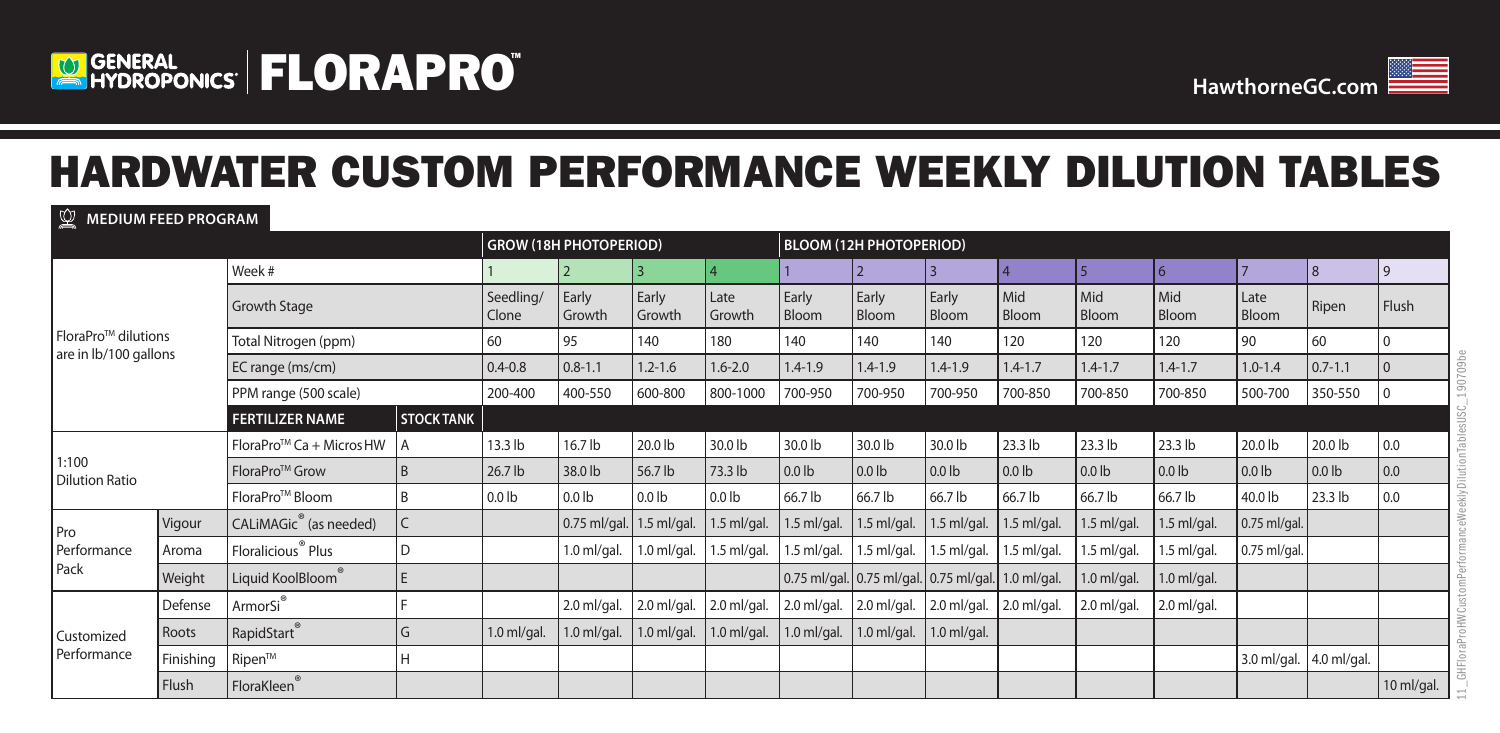



11\_GHFloraProHWCustomPerformanceWeeklyDilutionTablesUSC\_190709ce

eWe

GHFloraProHWCustomP

eeklyDilutionTablesUS

190709ce

# HARDWATER CUSTOM PERFORMANCE WEEKLY DILUTION TABLES

**LIGHT FEED PROGRAM**

|                                              |           |                                      |                   |                    | <b>GROW (18H PHOTOPERIOD)</b> |                   |                                        |                | <b>BLOOM (12H PHOTOPERIOD)</b> |                     |                           |                |                      |                   |                   |                   |  |  |
|----------------------------------------------|-----------|--------------------------------------|-------------------|--------------------|-------------------------------|-------------------|----------------------------------------|----------------|--------------------------------|---------------------|---------------------------|----------------|----------------------|-------------------|-------------------|-------------------|--|--|
| FloraPro™ dilutions<br>are in lb/100 gallons |           | Week #                               |                   |                    |                               | 13                | 4                                      |                | $\overline{2}$                 | 13                  |                           | $\sqrt{5}$     | 6                    | $\overline{7}$    | 8                 | 9                 |  |  |
|                                              |           | Growth Stage                         |                   | Seedling/<br>Clone | Early<br>Growth               | Early<br>Growth   | Late<br>Growth                         | Early<br>Bloom | Early<br>Bloom                 | Early<br>Bloom      | l Mid<br><b>Bloom</b>     | Mid<br>Bloom   | Mid<br>Bloom         | Late<br>Bloom     | Ripen             | Flush             |  |  |
|                                              |           | Total Nitrogen (ppm)                 |                   | 50                 | 85                            | 120               | 155                                    | 120            | 120                            | 120                 | 110                       | 110            | 110                  | 80                | 50                |                   |  |  |
|                                              |           | EC range (ms/cm)                     |                   | $0.3 - 0.6$        | $0.6 - 1.0$                   | $1.0 - 1.4$       | $1.4 - 1.7$                            | $1.3 - 1.6$    | $1.3 - 1.6$                    | $1.3 - 1.6$         | $1.2 - 1.5$               | $1.2 - 1.5$    | $1.2 - 1.5$          | $1.0 - 1.3$       | $0.6 - 1.0$       | $\overline{0}$    |  |  |
|                                              |           | PPM range (500 scale)                |                   | 150-300            | 300-500                       | 500-700           | 700-850                                | 650-800        | 650-800                        | 650-800             | 600-750                   | 600-750        | 600-750              | 500-650           | 300-500           |                   |  |  |
|                                              |           | <b>FERTILIZER NAME</b>               | <b>STOCK TANK</b> |                    |                               |                   |                                        |                |                                |                     |                           |                |                      |                   |                   |                   |  |  |
|                                              |           | FloraPro <sup>™</sup> Ca + Micros HW | A                 | 11.7 <sub>lb</sub> | 14.6 lb                       | 17.5 lb           | 26.3 lb                                | 26.3 lb        | 26.3 lb                        | 26.3 lb             | 20.4 lb                   | 20.4 lb        | 20.4 lb              | 17.5 lb           | 17.5 lb           | 0.0 <sub>lb</sub> |  |  |
| 1:100<br><b>Dilution Ratio</b>               |           | FloraPro <sup>™</sup> Grow           | B                 | $23.3$ lb          | 33.3 lb                       | 49.6 lb           | 64.2 lb                                | $0.0$ lb       | 0.0 <sub>lb</sub>              | $0.0$ lb            | 0.01 <sub>b</sub>         | $0.0$ lb       | $0.0$ lb             | 0.0 <sub>lb</sub> | 0.0 <sub>lb</sub> | 0.0 <sub>lb</sub> |  |  |
|                                              |           | FloraPro <sup>™</sup> Bloom          | <sub>B</sub>      | $0.0$ lb           | 0.0 <sub>lb</sub>             | 0.0 <sub>lb</sub> | $0.0$ lb                               | 58.3 lb        | 58.3 lb                        | 58.3 lb             | 58.3 lb                   | 58.3 lb        | 58.3 lb              | 35.0 lb           | 20.4 lb           | 0.0 <sub>lb</sub> |  |  |
| Pro                                          | Vigour    | CALIMAGic <sup>®</sup> (as needed)   | $\mathsf{C}$      |                    | $0.5$ ml/gal.                 |                   | 1.25 ml/gal. 1.25 ml/gal. 1.25 ml/gal. |                | 1.25 ml/gal.                   |                     | 1.25 ml/gal. 1.25 ml/gal. | 1.25 ml/gal.   | 1.25 ml/gal.         | $0.5$ ml/gal.     |                   |                   |  |  |
| Performance                                  | Aroma     | Floralicious <sup>®</sup> Plus       | D                 |                    | $0.5$ ml/gal.                 |                   | 0.50 ml/gal. 1.25 ml/gal. 1.25 ml/gal. |                | 1.25 ml/gal.                   |                     | 1.25 ml/gal. 1.25 ml/gal. | 1.25 ml/gal.   | 1.25 ml/gal.         | $0.5$ ml/gal.     |                   |                   |  |  |
| Pack                                         | Weight    | Liquid KoolBloom®                    | E                 |                    |                               |                   |                                        | $0.5$ ml/gal.  | $0.5$ ml/gal.                  | $\vert$ 0.5 ml/gal. | $\vert$ 0.75 ml/gal.      | $0.75$ ml/gal. | $\vert$ 0.75 ml/gal. |                   |                   |                   |  |  |
| Customized<br>Performance                    | Defense   | ArmorSi®                             |                   |                    | 1.5ml/gal.                    | 1.5ml/gal.        | 1.5ml/gal.                             | 1.5ml/gal.     | 1.5ml/gal.                     | 1.5ml/gal.          | 1.5ml/gal.                | 1.5ml/gal.     | 1.5ml/gal.           |                   |                   |                   |  |  |
|                                              | Roots     | RapidStart®                          | G                 | $1.0$ ml/gal.      | $1.0$ ml/gal.                 | $1.0$ ml/gal.     | $1.0$ ml/gal.                          | $1.0$ ml/gal.  | $1.0$ ml/gal.                  | $1.0$ ml/gal.       |                           |                |                      |                   |                   |                   |  |  |
|                                              | Finishing | Ripen™                               |                   |                    |                               |                   |                                        |                |                                |                     |                           |                |                      | $2.5$ ml/gal.     | 3.0 ml/gal.       |                   |  |  |
|                                              | Flush     | FloraKleen <sup>®</sup>              |                   |                    |                               |                   |                                        |                |                                |                     |                           |                |                      |                   |                   | 10 ml/gal.        |  |  |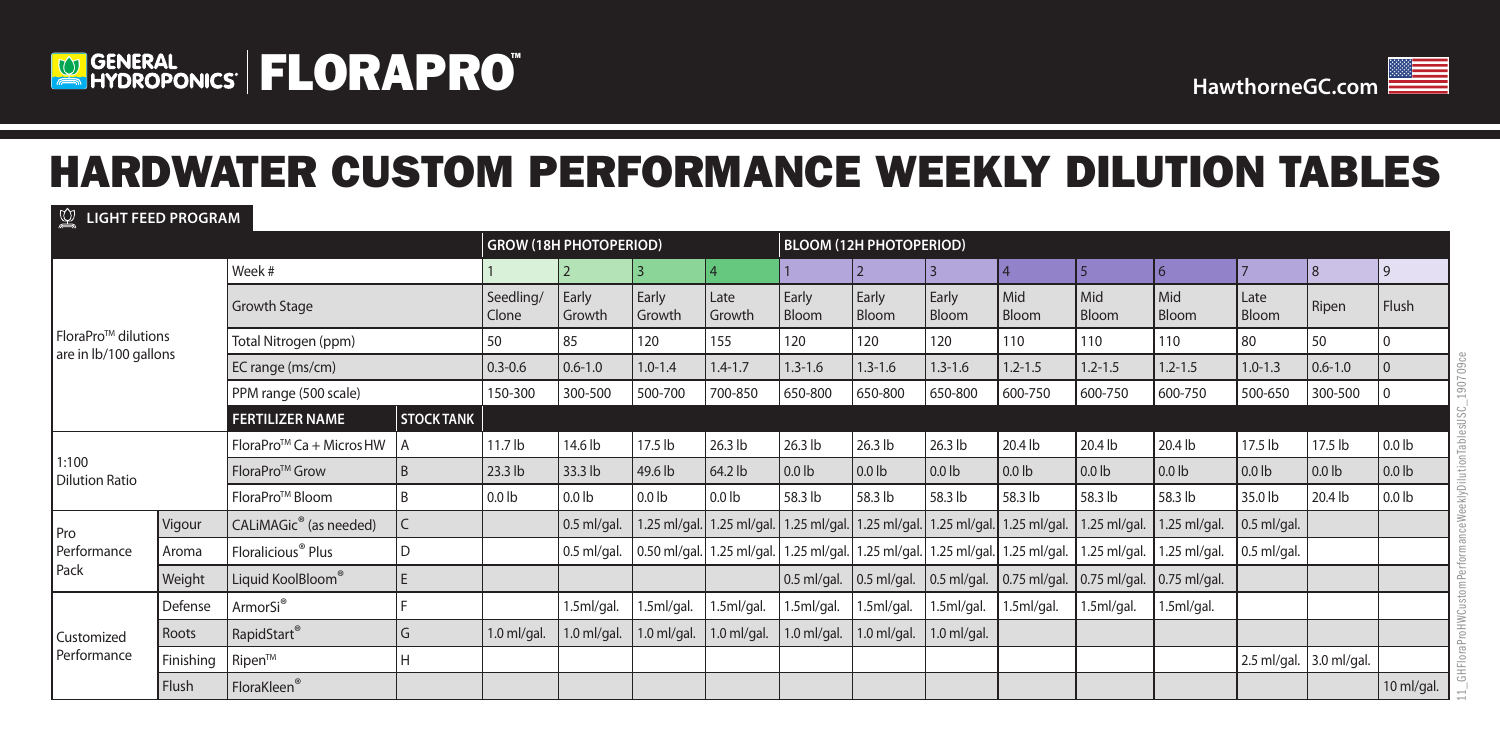



## HARDWATER CUSTOM PERFORMANCE GROWTH STAGE DILUTION TABLES

### **GROW (18H PHOTOPERIOD) BLOOM (12H PHOTOPERIOD)** FloraProTM dilutions are in lb/100 gallons Growth Stage Early Growth Late Growth Early Bloom Mid Bloom Late Bloom Ripen Total Nitrogen (ppm) 120 120 220 170 175 110 70 EC range (ms/cm) 1.0-1.4 2.0-2.4 1.9-2.3 1.8-2.2 1.3-1.7 1.0-1.4 PPM range (500 scale) 600-700 1000-1200 950-1150 900-1100 650-850 900-700 1:100 Dilution Ratio **FERTILIZER NAME STOCK TANK** FloraPro<sup>TM</sup> Ca + MicrosHW  $\begin{vmatrix} 1 & 2 & 20.8 \end{vmatrix}$  and  $\begin{vmatrix} 37.5 \end{vmatrix}$  and  $\begin{vmatrix} 37.5 \end{vmatrix}$  and  $\begin{vmatrix} 37.5 \end{vmatrix}$  and  $\begin{vmatrix} 29.2 \end{vmatrix}$  and  $\begin{vmatrix} 25.0 \end{vmatrix}$  and  $\begin{vmatrix} 25.0 \end{vmatrix}$ FloraProTM Grow B 47.5 lb 91.7 lb 0.0 lb 0.0 lb 0.0 lb 0.0 lb FloraProTM Bloom B 0.0 lb 0.0 lb 83.3 lb 83.3 lb 50.0 lb 29.2 lb Pro Performance Pack Vigour  $\vert$  CALiMAGic® (as needed)  $\vert$  C  $\vert$  1.0 ml/gal.  $\vert$  2.0 ml/gal.  $\vert$  2.0 ml/gal.  $\vert$  2.0 ml/gal.  $\vert$  1.0 ml/gal. Aroma | Floralicious® Plus | D | 1.0 ml/gal. | 2.0 ml/gal. | 2.0 ml/gal. | 2.0 ml/gal. | 2.0 ml/gal. | 1.0 ml/gal. Weight Liquid KoolBloom® E 1.0 ml/gal. 1.25 ml/gal. 1.25 ml/gal. **Customized** Performance Defense ArmorSi® 2.5 ml/gal. 2.5 ml/gal. 2.5 ml/gal. 2.5 ml/gal. Roots RapidStart® F 1.0 ml/gal. 1.0 ml/gal. 1.0 ml/gal. Finishing RipenTM G 4.0 ml/gal. 5.0 ml/gal. Flush FloraKleen® Flush at 10 ml/gal. **AGGRESSIVE FEED PROGRAM**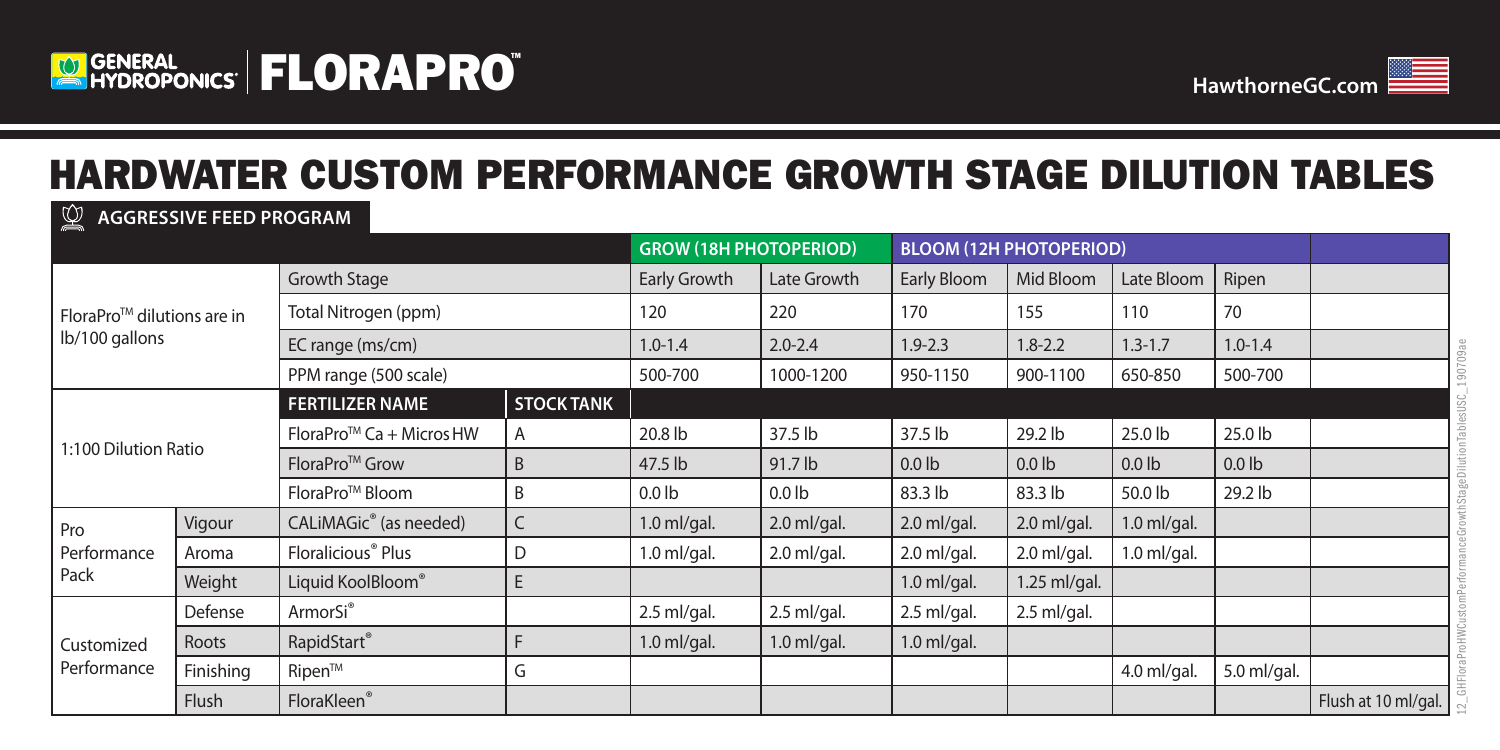



## HARDWATER CUSTOM PERFORMANCE GROWTH STAGE DILUTION TABLES

#### $\mathbb{C}$ **MEDIUM FEED PROGRAM**

|                                        |           |                                      |                   | <b>GROW (18H PHOTOPERIOD)</b> |               | <b>BLOOM (12H PHOTOPERIOD)</b> |                   |                |             |                     |
|----------------------------------------|-----------|--------------------------------------|-------------------|-------------------------------|---------------|--------------------------------|-------------------|----------------|-------------|---------------------|
| FloraPro <sup>™</sup> dilutions are in |           | Growth Stage                         | Early Growth      | Late Growth                   | Early Bloom   | Mid Bloom                      | Late Bloom        | Ripen          |             |                     |
|                                        |           | Total Nitrogen (ppm)                 | 95                | 180                           | 140           | 120                            | 90                | 60             |             |                     |
| lb/100 gallons                         |           | EC range (ms/cm)                     | $0.8 - 1.1$       | $1.6 - 2.0$                   | $1.4 - 1.9$   | $1.4 - 1.7$                    | $1.0 - 1.4$       | $0.7 - 1.1$    |             |                     |
|                                        |           | PPM range (500 scale)                | 400-550           | 800-1000                      | 700-950       | 700-850                        | 500-700           | 350-550        |             |                     |
|                                        |           | <b>FERTILIZER NAME</b>               | <b>STOCK TANK</b> |                               |               |                                |                   |                |             |                     |
|                                        |           | FloraPro <sup>™</sup> Ca + Micros HW | A                 | 16.7 lb                       | 30.0 lb       | 30.0 lb                        | $23.3$ lb         | 20.0 lb        | 20.0 lb     |                     |
| 1:100 Dilution Ratio                   |           | FloraPro <sup>™</sup> Grow           | B                 | 38.3 lb                       | 73.3 lb       | 0.0 <sub>1b</sub>              | 0.0 <sub>1b</sub> | $0.0$ lb       | $0.0$ lb    |                     |
|                                        |           | FloraPro <sup>™</sup> Bloom          | B                 | 0.0 <sub>lb</sub>             | $0.0$ lb      | 66.7 lb                        | 66.7 lb           | 40.0 lb        | $23.3$ lb   |                     |
| Pro                                    | Vigour    | CALIMAGic <sup>®</sup> (as needed)   | C                 | 0.75 ml/gal.                  | $1.5$ ml/gal. | $1.5$ ml/gal.                  | $1.5$ ml/gal.     | $0.75$ ml/gal. |             |                     |
| Performance                            | Aroma     | Floralicious <sup>®</sup> Plus       | D                 | $1.0$ ml/gal.                 | $1.5$ ml/gal. | $1.5$ ml/gal.                  | $1.5$ ml/gal.     | $0.75$ ml/gal. |             |                     |
| Pack                                   | Weight    | Liquid KoolBloom®                    | E.                |                               |               | 0.75 ml/gal.                   | $1.0$ ml/gal.     |                |             |                     |
|                                        | Defense   | ArmorSi <sup>®</sup>                 |                   | 2.0 ml/gal.                   | $2.0$ ml/gal. | $2.0$ ml/gal.                  | $2.0$ ml/gal.     |                |             |                     |
| Customized                             | Roots     | RapidStart®                          |                   | $1.0$ ml/gal.                 | $1.0$ ml/gal. | $1.0$ ml/gal.                  |                   |                |             |                     |
| Performance                            | Finishing | Ripen™                               | G                 |                               |               |                                |                   | 3.0 ml/gal.    | 4.0 ml/gal. |                     |
|                                        | Flush     | FloraKleen®                          |                   |                               |               |                                |                   |                |             | Flush at 10 ml/gal. |